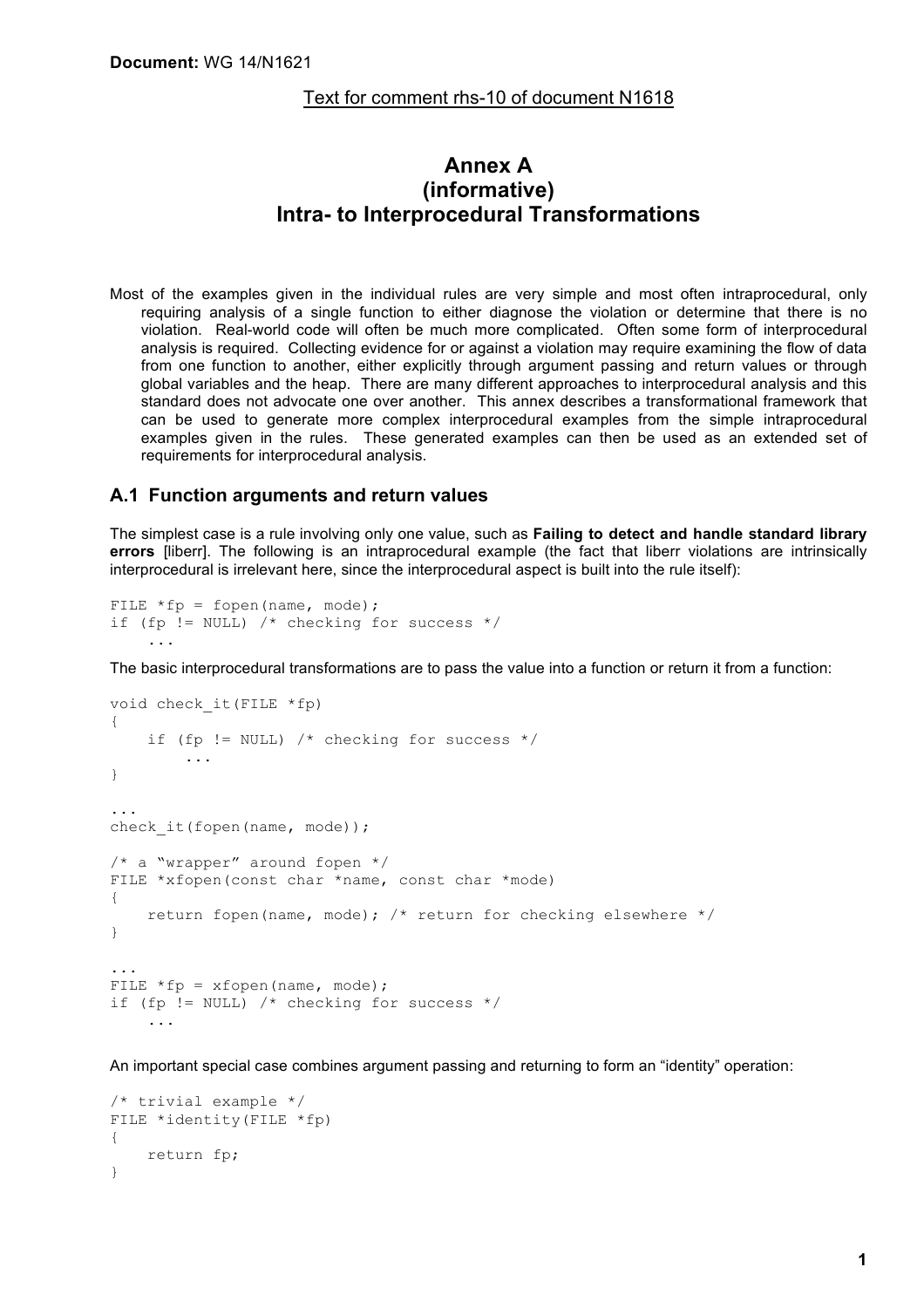```
FILE *fp = identity(fopen(name, mode));if (fp != NULL) \frac{1}{x} checking for success *
```
## **A.2 Indirection**

…

An additional transformation is indirection:

```
 void check_indirect(FILE **pfp)
 {
    if (*pfp != NULL) /* checking for success */
         ...
 }
 ...
FILE *fp = fopen(name, mode);check indirect(&fp);
void return result thru param(const char *name, const char *mode,
                                 FILE **result)
 {
    *result = fopen(name, mode);
 }
 ...
 FILE *fp;
return result thru param(name, mode, &fp);
if (fp != NULL) /* checking for success */
     ...
```
Indirection can also involve fields of structs or unions. Indirection can be applied recursively, although precise handling of indirection often becomes increasingly expensive as the number of levels of indirection increases.

When a rule involves multiple values, such as **Forming or using out-of-bounds pointers or array subscripts** [invptr] (where a violation is an interaction between an array and an index), these transformations apply separately or in combination to each of the values. The following is a simple intraprocedural example:

```
int array[2];
int index = 2; /* part of violation */
array[index] = 0; /* violation */
```
Applying some of the interprocedural transformations yields

```
void indexer(int *array, int index)
{
    array[index] = 0; /* part of violation */
}
...
int array[2];
int index = 2; /* part of violation */indexer(array, index); /* violation */or
static int array[2];
int *get_array()
{
     return array; /* part of violation */
}
```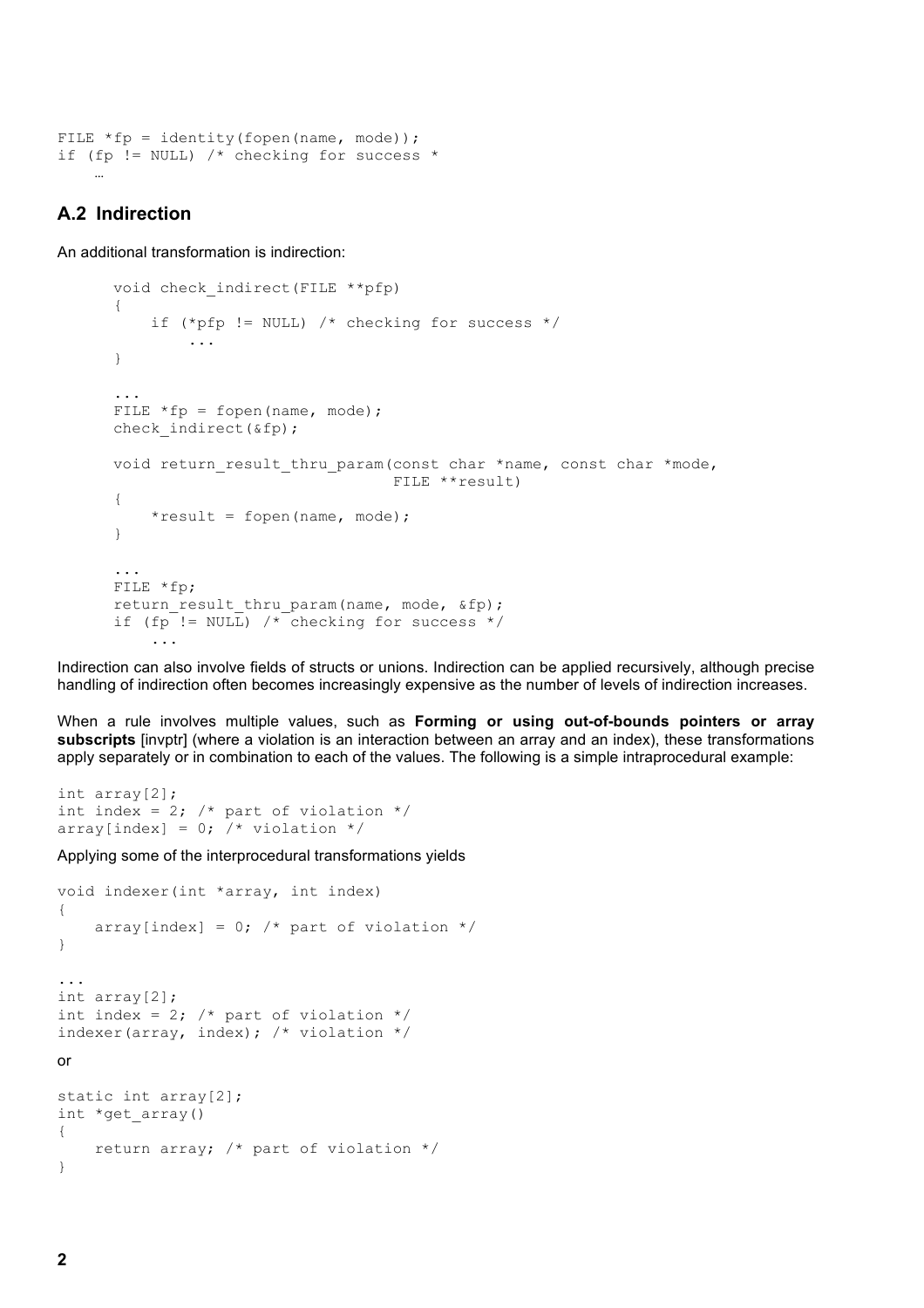```
...
get array()[2] = 0; /* violation */
or
struct array params {
     int *array;
     int index;
};
void indexer(struct array params *ap)
{
    ap->array[ap->index] = 0; /* part of violation */
}
...
int array[2];
struct array params params;
params.array = array; /* part of violation */params.index = 2; /* part of violation */indexer(\text{sparams}); /* violation */
```
These violations involve three steps: the array, the index, and the address arithmetic, where each could occur in a different function:

```
int *add(int *base, int offset)
{
    return base + offset; /* part of violation */
}
...
int array[2];
int index = 2; /* part of violation */
*add(array, index) = 0; /* violation */
```
Indirection may also be applied to a pointer being returned from a function:

```
const int *ptr to index()
{
     static int rv;
    rv = 2; /* part of violation */ return &rv; /* part of violation */
}
…
int array[2];
array[*ptr_to_index()] = 0; /* violation */
```
## **A.3 Transformation involving standard library functions**

The following transformation involves tracing the flow of data through the C Standard Library function strchr() that returns a pointer to an element in the array specified by its first argument if the element's value equals that of the second argument, and a null pointer otherwise. Because the effects and the return value of the function are precisely specified, an analyzer can determine that the assignment to the \*slash object, in fact, modifies an element of the const string pathname, potentially causing undefined behavior.

```
const char* basename(const char *pathname) {
   char *slash;
  slash = strchr(pathname, \sqrt{(1)};
   if (slash) {
    *slash++ = ' \cdot 0'; /* violates EXP40-C. Do not modify constant values */
```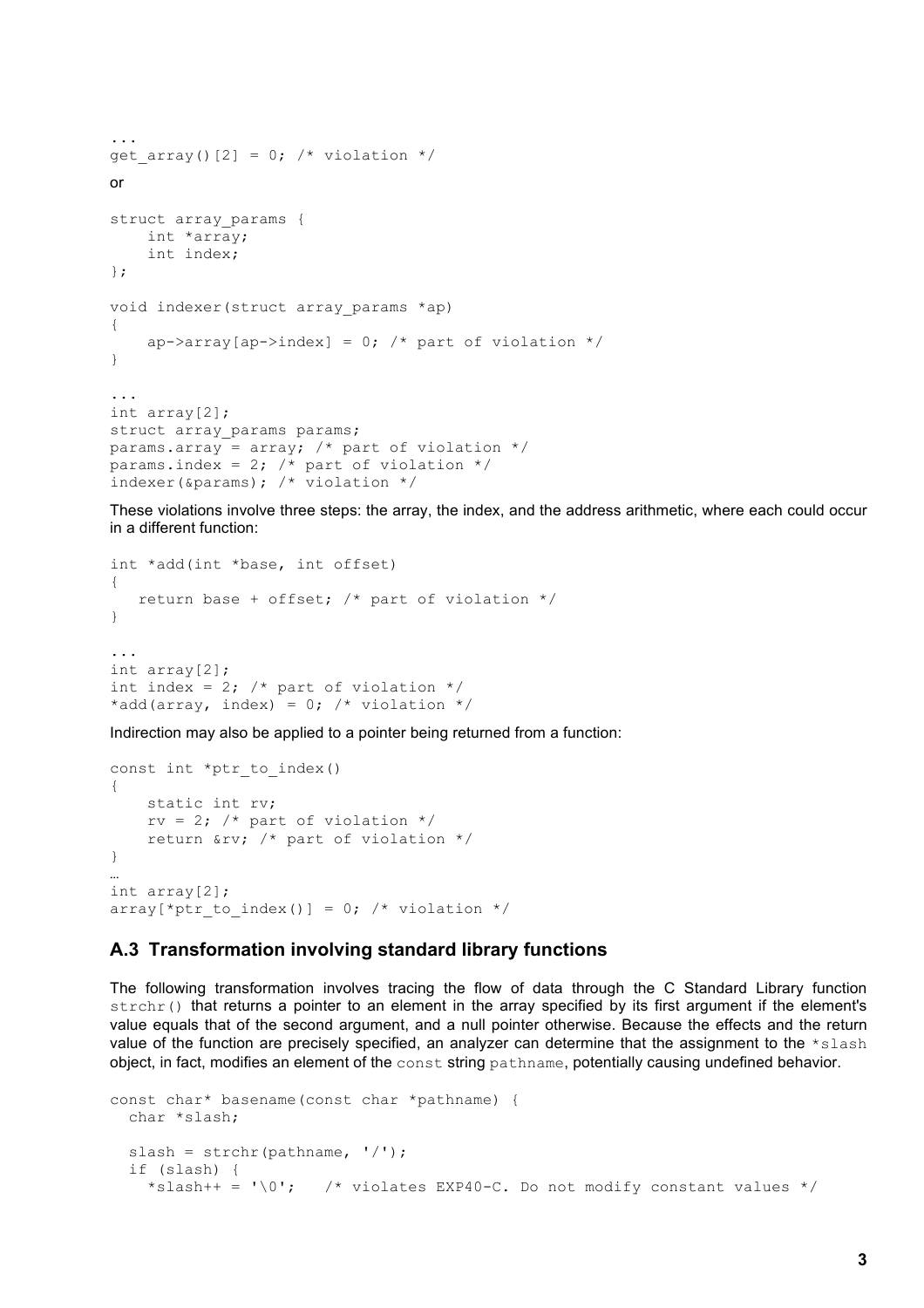```
 return slash;
   }
   return pathname;
}
```
Note that interprocedural analysis could identify such data flow through an arbitrary function, but in the case of standard library functions it is not necessary to analyze the function's implementation in order to derive the flow.

# **A.4 Data flow through globals**

Interprocedural data flow may not be explicit through argument passing and value returning; it may involve extern or static variables:

```
int global_index;
void set_it()
{
    global index = 2; /* part of violation */
}
…
int array[2];
set it(); /* part of violation */array[global index] = 0; /* violation */
```
## **A.5 Data flow through the heap**

Data may also flow from one function to another through heap locations:

```
struct some record {
     int index;
 …
};
/* returns the heap-allocated record (created elsewhere)
  * matching 'key'
 */
struct some record *find record(const char *key);
void set_it()
{
    struct some record *record = find record("xyz");
    record->index = 2;
}
…
int array[2];
set_it(); /* part of violation */
struct some record *record = find record("xyz"); /* part of violation */
\bar{a} array[record->index] = 0; /* violation */
/* note that find record() could even be called before set it() */
```
#### **A.6 Combined example**

This example combines some of these transformations in a way that a reasonably sophisticated interprocedural analysis might diagnose: